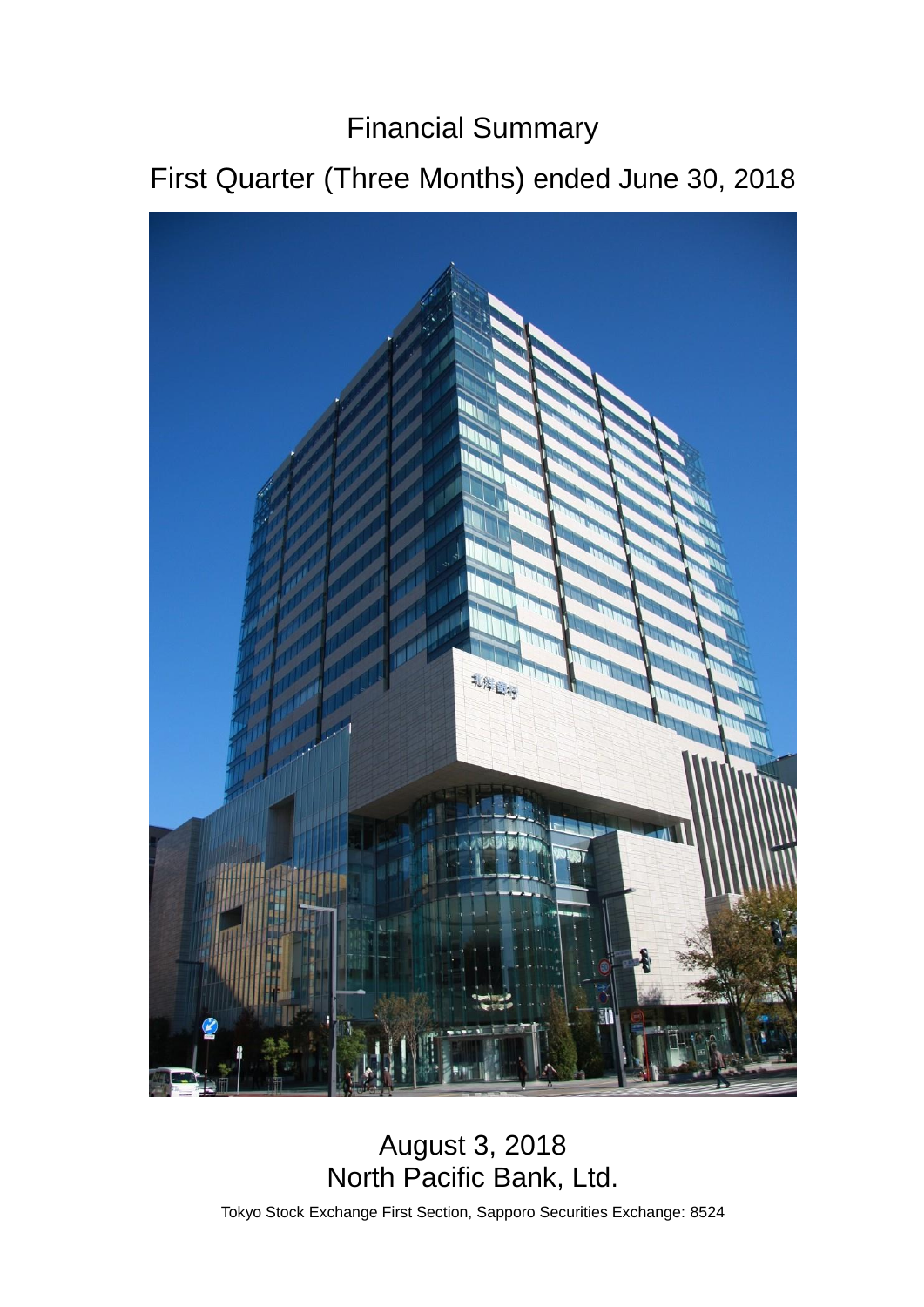#### Ⅰ.**Financial Statements**

## **1**.**Consolidated Balance Sheets**

|                                                       |                |                        | $(\frac{2}{3})$ millions) |
|-------------------------------------------------------|----------------|------------------------|---------------------------|
|                                                       |                | As of Mar. 31,<br>2018 | As of Jun. 30,<br>2018    |
| Assets                                                | 資産の部           |                        |                           |
| Cash and due from banks                               | 現金預け金          | 1, 409, 341            | 1, 376, 539               |
| Call loans and bills bought                           | コールローン及び買入手形   | 2,681                  | 254, 121                  |
| Monetary claims bought                                | 買入金銭債権         | 14, 481                | 13, 144                   |
| Trading account securities                            | 商品有価証券         | 4,345                  | 4,377                     |
| Securities                                            | 有価証券           | 1, 489, 802            | 1, 422, 471               |
| Loans and bills discounted                            | 貸出金            | 6, 251, 728            | 6, 201, 095               |
| Foreign exchanges                                     | 外国為替           | 7,399                  | 6, 127                    |
| Lease receivables and investment assets               | リース債権及びリース投資資産 | 49, 490                | 50, 150                   |
| Other assets                                          | その他資産          | 158, 667               | 169, 156                  |
| Property, plant and equipment                         | 有形固定資産         | 88, 412                | 87,661                    |
| Intangible assets                                     | 無形固定資産         | 8,786                  | 8,528                     |
| Net defined benefit asset                             | 退職給付に係る資産      | 75                     | 140                       |
| Deferred tax assets                                   | 繰延税金資産         | 273                    | 337                       |
| Customers' liabilities for acceptances and guarantees | 支払承諾見返         | 52,801                 | 55,043                    |
| Allowance for loan losses                             | 貸倒引当金          | (37, 778)              | (37, 017)                 |
| Total assets                                          | 資産の部合計         | 9,500,510              | 9, 611, 879               |
| Liabilities                                           | 負債の部           |                        |                           |
| Deposits                                              | 預金             | 8, 344, 356            | 8, 250, 539               |
| Negotiable certificates of deposit                    | 譲渡性預金          | 77,667                 | 355, 320                  |
|                                                       |                | 31,064                 | 23, 387                   |
| Payables under repurchase agreements                  | 売現先勘定          | 145, 169               | 40, 901                   |
| Payables under securities lending transactions        | 債券貸借取引受入担保金    | 328, 848               | 360, 229                  |
| Borrowed money                                        | 借用金            | 125                    | 434                       |
| Foreign exchanges                                     | 外国為替           | 52, 122                | 53, 504                   |
| Other liabilities                                     | その他負債          |                        | 457                       |
| Provision for bonuses                                 | 賞与引当金          | 1,828<br>228           | 235                       |
| Net defined benefit liability                         | 退職給付に係る負債      |                        |                           |
| Provision for reimbursement of deposits               | 睡眠預金払戻損失引当金    | 1,976                  | 2, 109                    |
| Provision for point card certificates                 | ポイント引当金        | 384                    | 515                       |
| Deferred tax liabilities                              | 繰延税金負債         | 30, 347                | 32, 754                   |
| Deferred tax liabilities for land revaluation         | 再評価に係る繰延税金負債   | 2,643                  | 2,643                     |
| Acceptances and guarantees                            | 支払承諾           | 52,801                 | 55,043                    |
| Total liabilities                                     | 負債の部合計         | 9, 069, 565            | 9, 178, 076               |
| Net assets                                            | 純資産の部          |                        |                           |
| Capital stock                                         | 資本金            | 121, 101               | 121, 101                  |
| Capital surplus                                       | 資本剰余金          | 72, 367                | 72, 392                   |
| Retained earnings                                     | 利益剰余金          | 133, 386               | 134,586                   |
| Treasury shares                                       | 自己株式           | (0)                    | (2, 326)                  |
| Total shareholders' equity                            | 株主資本合計         | 326, 854               | 325, 753                  |
| Valuation difference on available-for-sale securities | その他有価証券評価差額金   | 92, 193                | 96, 135                   |
| Revaluation reserve for land                          | 土地再評価差額金       | 5,380                  | 5,380                     |
| Remeasurements of defined benefit plans               | 退職給付に係る調整累計額   | 387                    | 291                       |
| Total accumulated other comprehensive income          | その他の包括利益累計額合計  | 97, 960                | 101,808                   |
| Share acquisition rights                              | 新株予約権          | 128                    | 113                       |
| Non-controlling interests                             | 非支配株主持分        | 6,001                  | 6, 127                    |
| Total net assets                                      | 純資産の部合計        | 430, 945               | 433, 803                  |
| Total liabilities and net assets                      | 負債及び純資産の部合計    | 9, 500, 510            | 9, 611, 879               |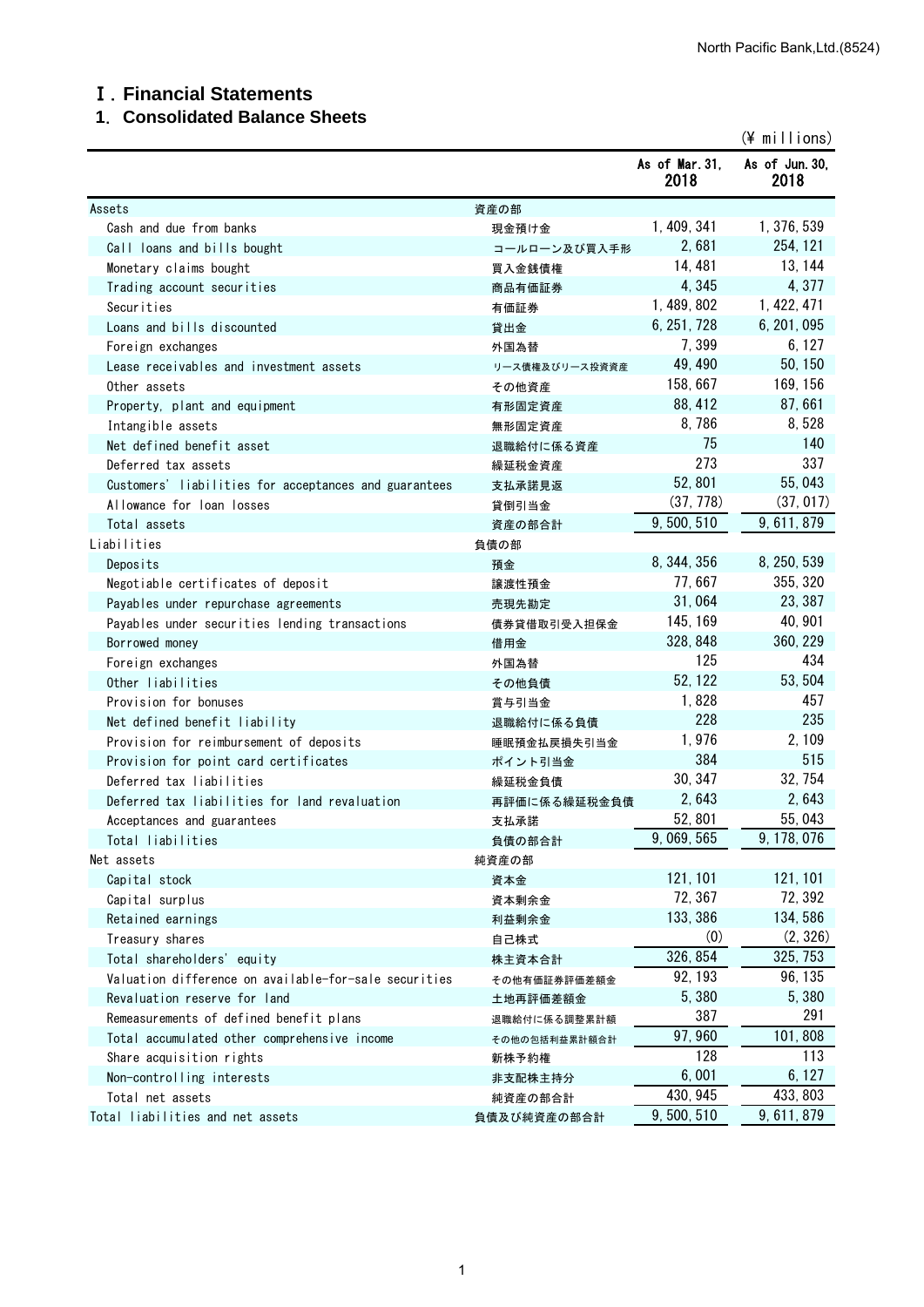## **2**.**Consolidated Statements of Income and Comprehensive Income**

(1) Consolidated Statements of Income

|                                                   |                  |                             | $(4$ millions) |
|---------------------------------------------------|------------------|-----------------------------|----------------|
|                                                   |                  | Three months ended Jun. 30. |                |
|                                                   |                  | 2017                        | 2018           |
| Ordinary income                                   | 経常収益             | 35, 178                     | 35, 377        |
| Interest income                                   | 資金運用収益           | 19,590                      | 18, 353        |
| Of which, interest on loans and discounts         | うち貸出金利息          | 15,510                      | 14,966         |
| Of which, interest and dividends on securities    | うち有価証券利息配当金      | 3.915                       | 3, 233         |
| Fees and commissions                              | 役務取引等収益          | 7, 295                      | 7,489          |
| Other ordinary income                             | その他業務収益          | 7,028                       | 7,855          |
| Other income                                      | その他経常収益          | 1,263                       | 1,679          |
| Ordinary expenses                                 | 経常費用             | 31, 462                     | 30, 916        |
| Interest expenses                                 | 資金調達費用           | 995                         | 837            |
| Of which, interest on deposits                    | うち預金利息           | 125                         | 106            |
| Fees and commissions payments                     | 役務取引等費用          | 3, 214                      | 3, 100         |
| Other ordinary expenses                           | その他業務費用          | 7,065                       | 7,635          |
| General and administrative expenses               | 営業経費             | 19, 751                     | 18, 901        |
| Other expenses                                    | その他経常費用          | 435                         | 440            |
| Ordinary profit                                   | 経常利益             | 3,715                       | 4,461          |
| Extraordinary income                              | 特別利益             | 0                           |                |
| Gain on disposal of non-current assets            | 固定資産処分益          | $\mathbf{0}$                |                |
| Extraordinary losses                              | 特別損失             | 51                          | 32             |
| Loss on disposal of non-current assets            | 固定資産処分損          | 30                          | 24             |
| Impairment loss                                   | 減損損失             | 20                          | 7              |
| Profit before income taxes                        | 税金等調整前四半期純利益     | 3,664                       | 4, 429         |
| Income taxes $-$ current                          | 法人税、住民税及び事業税     | 268                         | 537            |
| Income taxes - deferred                           | 法人税等調整額          | 602                         | 629            |
| Total income taxes                                | 法人税等合計           | 871                         | 1, 167         |
| Profit                                            | 四半期純利益           | 2,793                       | 3, 261         |
| Profit attributable to non-contorolling interests | 非支配株主に帰属する四半期純利益 | 17                          | 66             |
| Profit attributable to owners of parent           | 親会社株主に帰属する四半期純利益 | 2.775                       | 3, 195         |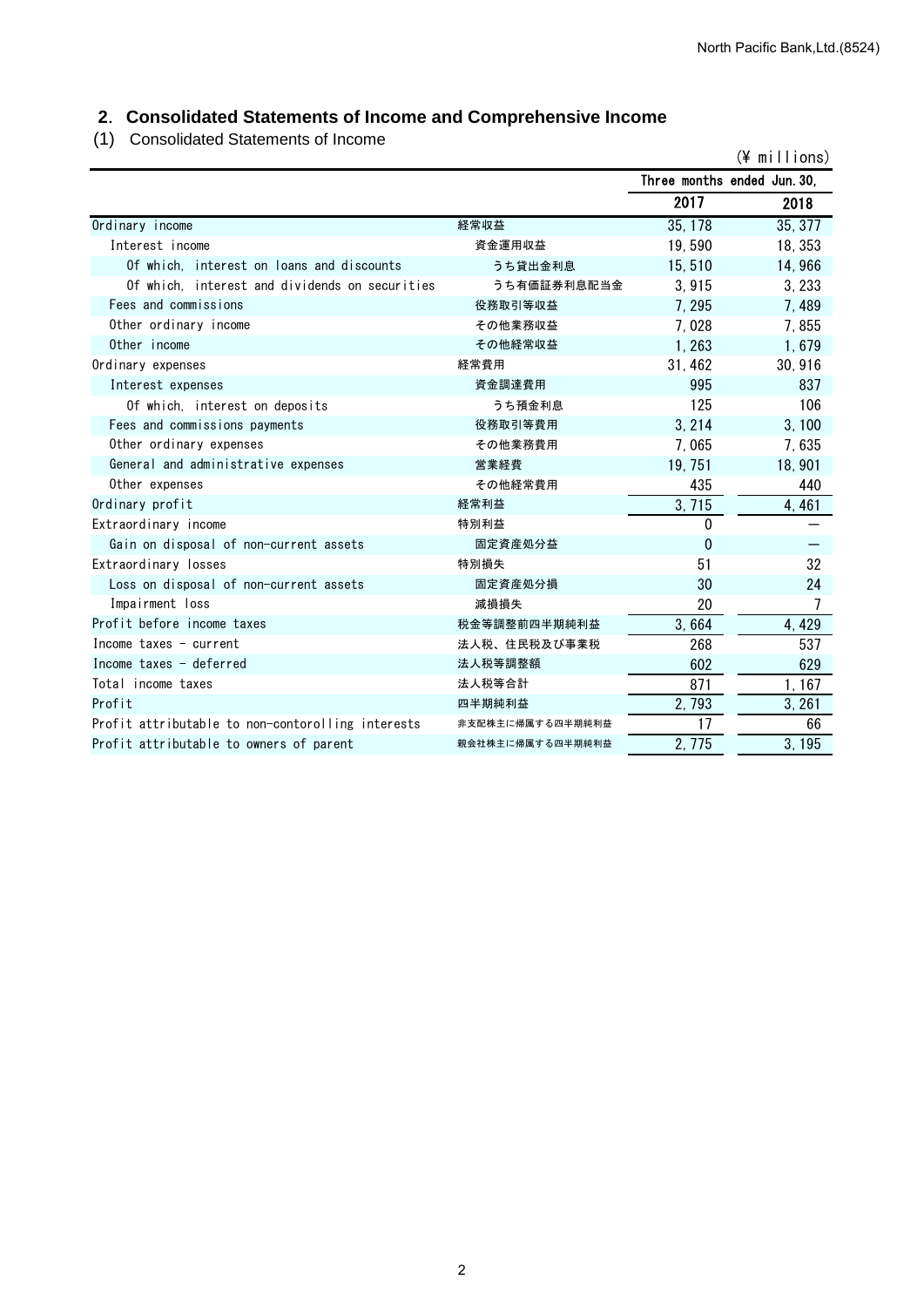#### (2) Consolidated Statements of Comprehensive Income

|                                                                 |                 |                             | (¥ millions) |
|-----------------------------------------------------------------|-----------------|-----------------------------|--------------|
|                                                                 |                 | Three months ended Jun. 30, |              |
|                                                                 |                 | 2017                        | 2018         |
| Profit                                                          | 四半期純利益          | 2.793                       | 3,261        |
| Other comprehensive income                                      | その他の包括利益        | 11.346                      | 3,906        |
| valuation difference on available-for-sale securities           | その他有価証券評価差額金    | 11.314                      | 4,002        |
| Remeasurements of defined benefit plans, net of tax             | 退職給付に係る調整額      | 32                          | (95)         |
| Comprehensive income                                            | 四半期包括利益         | 14, 139                     | 7, 168       |
| Comprehensive income attributable to owners of parent           | 親会社株主に係る四半期包括利益 | 13, 755                     | 7.042        |
| Comprehensive income attributable to non-contorolling interests | 非支配株主に係る四半期包括利益 | 384                         | 125          |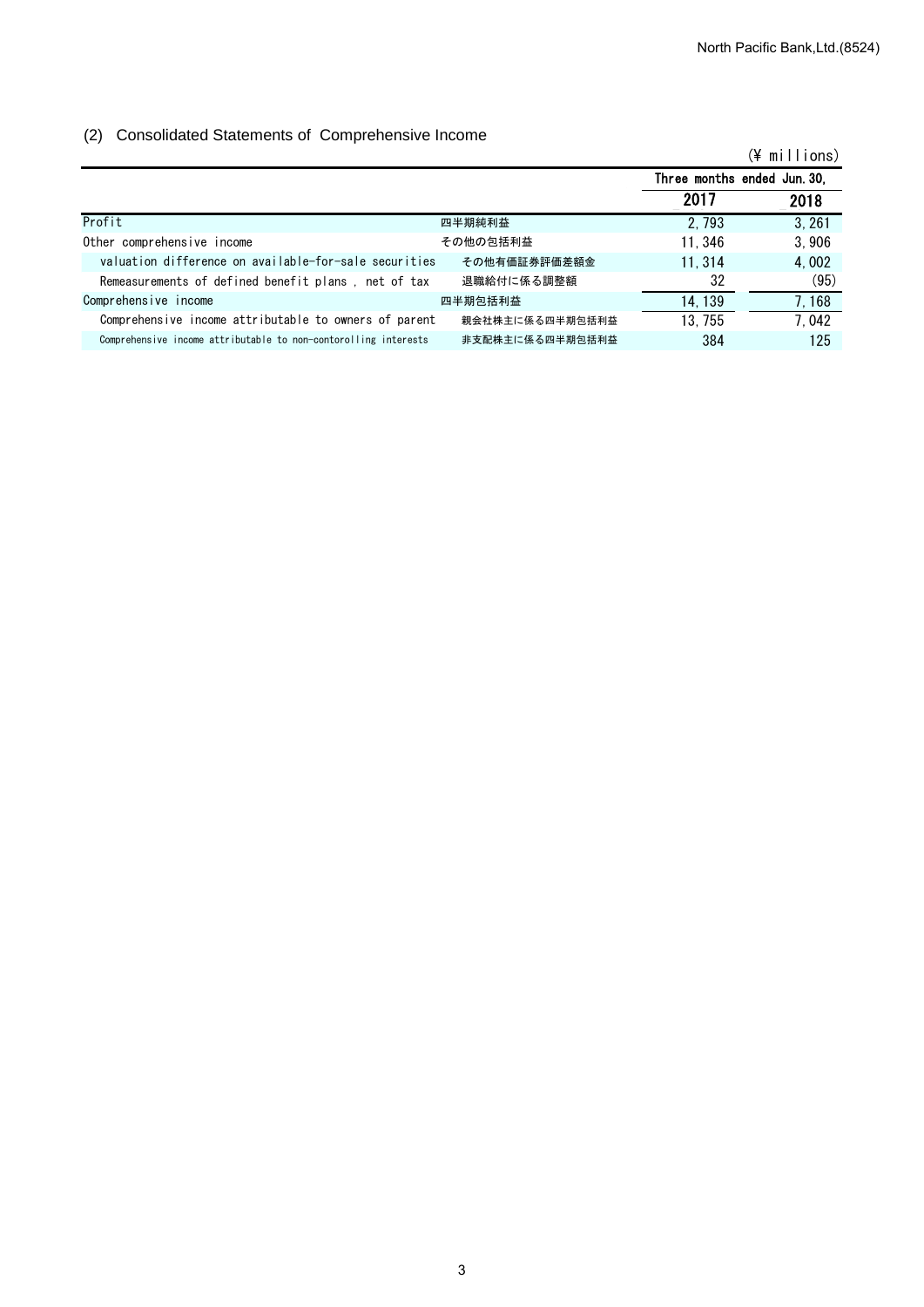## Ⅱ.**Digest of financial results for three months ended June 30, 2018**

#### **1**.**Summary (Non-Consolidated)**

|                                                                                            |                            |        |            | (¥ millions)                      |
|--------------------------------------------------------------------------------------------|----------------------------|--------|------------|-----------------------------------|
|                                                                                            | Three months ended Jun.30, |        | Increase/  | Six months ending<br>Sep.30, 2018 |
|                                                                                            | 2017                       | 2018   | (Decrease) | (Forecasts)                       |
| Ordinary income                                                                            | 28,823                     | 28,935 | 112        | 55,700                            |
| Core gross profit                                                                          | 22,369                     | 21,501 | (868)      | 44,200                            |
| Net interest income                                                                        | 19,069                     | 17,781 | (1,288)    |                                   |
| Net fees and commissions                                                                   | 3,315                      | 3,413  | 98         |                                   |
| Net other operating income<br>(excluding gains (losses) on bonds)                          | (15)                       | 306    | 321        |                                   |
| <b>Expenses</b><br>(excluding non-recurring losses)                                        | 19,225                     | 18,576 | (649)      | 36,000                            |
| Core operating profit                                                                      | 3,143                      | 2,925  | (218)      | 8,200                             |
| Credit cost                                                                                | (838)                      | (908)  | (70)       | 800                               |
| Gains (losses) on securities                                                               | 27                         | 374    | 347        |                                   |
| Bonds, etc                                                                                 | (387)                      | (427)  | (40)       |                                   |
| Stocks, etc                                                                                | 414                        | 801    | 387        |                                   |
| Net other non-recurring income (loss)<br>(including gains (losses) on money held in trust) | 31                         | 310    | 279        |                                   |
| Ordinary profit                                                                            | 4,041                      | 4,517  | 476        | 9,400                             |
| Extraordinary income (losses)                                                              | (51)                       | (32)   | 19         |                                   |
| Income before income taxes                                                                 | 3,990                      | 4,485  | 495        |                                   |
| Income taxes                                                                               | 891                        | 1,144  | 253        |                                   |
| Net income                                                                                 | 3,098                      | 3,341  | 243        | 6,200                             |
| Operating profit                                                                           | 2,756                      | 2,497  | (259)      |                                   |

Core gross profit = Net interest income + Net fees and commissions + Net other operating income(excluding gains (losses) on bonds) Core operating profit = Core gross profit - Expenses(excluding non-recurring losses)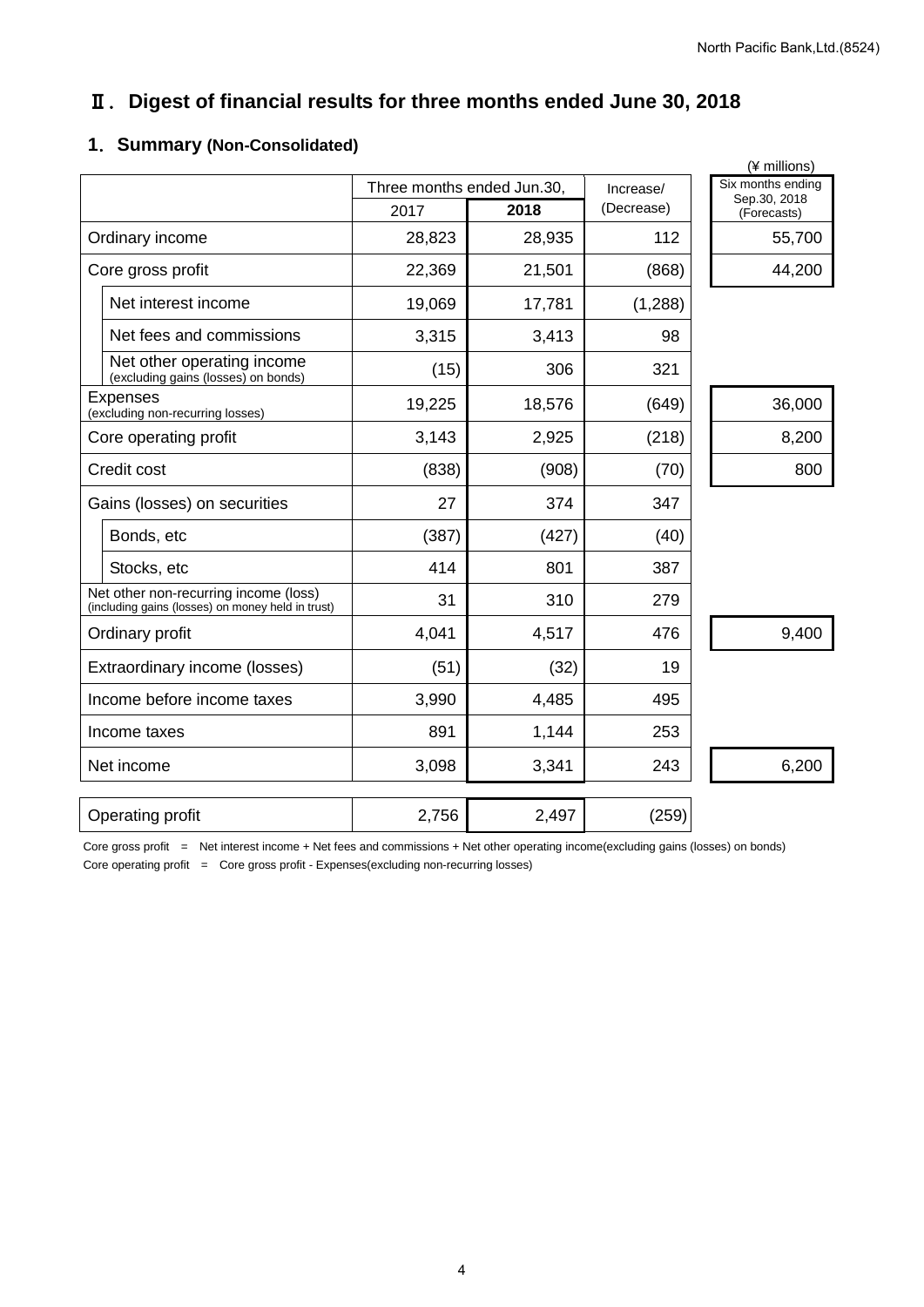#### **2**.**Deposits and NCDs (Non-Consolidated)** 【Average balance】

|                   |                                              | Three months ended Jun.30, |         | Increase/  | Year ended          |             |
|-------------------|----------------------------------------------|----------------------------|---------|------------|---------------------|-------------|
|                   |                                              | 2017                       | 2018(A) | (Decrease) | Mar. 31,2018<br>(B) | $(A)$ – (B) |
| Deposits and NCDs |                                              | 8,190.4                    | 8,437.6 | 247.1      | 8,259.8             | 177.7       |
|                   | Corporate                                    | 2,260.2                    | 2,333.5 | 73.3       | 2,245.4             | 88.1        |
|                   | Individual                                   | 5,330.7                    | 5,497.7 | 166.9      | 5,399.7             | 97.9        |
|                   | Public sectors and<br>financial institutions | 599.4                      | 606.3   | 6.9        | 614.7               | (8.3)       |

|                            | (¥ billions) |
|----------------------------|--------------|
| Year ended<br>Mar. 31,2018 | $(A) - (B)$  |
| 8,259.8                    | 177.7        |
| 2,245.4                    | 88.1         |
| 5,399.7                    | 97.9         |
| 614.7                      | (8.3)        |

#### 【**Outstanding balance**】 (¥ billions)

|                |                                       |         | As of Jun.30, |                         | As of Mar.31. |             |
|----------------|---------------------------------------|---------|---------------|-------------------------|---------------|-------------|
|                |                                       | 2017    | 2018(A)       | Increase/<br>(Decrease) | 2018(B)       | $(A) - (B)$ |
|                | Deposits and NCDs                     | 8,346.8 | 8,622.5       | 275.7                   | 8,439.8       | 182.7       |
| Deposit assets |                                       | 324.0   | 304.9         | (19.1)                  | 314.3         | (9.4)       |
|                | Safe custody of<br>public bonds       | 149.0   | 135.2         | (13.8)                  | 141.9         | (6.7)       |
|                | Investment trusts                     | 175.0   | 169.6         | (5.3)                   | 172.3         | (2.6)       |
|                | <b>Total</b>                          | 8,670.9 | 8,927.4       | 256.5                   | 8,754.2       | 173.2       |
|                | <reference></reference>               |         |               |                         |               |             |
|                | Individual annuity<br>insurance, etc. | 596.4   | 646.9         | 50.5                    | 634.8         | 12.1        |

Individual annuity insurance, etc. sales reflect cumulative sales amounts.

## **3**.**Loans and bills discounted (Non-Consolidated)**

## 【**Average balance**】 (¥ billions)

|  |                            | Three months ended Jun.30, |         | Year ended<br>Increase/ |         |                     |             |
|--|----------------------------|----------------------------|---------|-------------------------|---------|---------------------|-------------|
|  |                            | 2017                       | 2018(A) | (Decrease)              |         | Mar. 31,2018<br>(B) | $(A)$ – (B) |
|  | Loans and bills discounted | 6,083.3                    | 6,236.3 | 153.0                   | 6,210.5 | 25.8                |             |
|  | Enterprises                | 2,538.6                    | 2,558.2 | 19.5                    | 2,595.4 | (37.1)              |             |
|  | Individuals                | 1,722.3                    | 1,768.4 | 46.1                    | 1,738.5 | 29.9                |             |
|  | <b>Public sectors</b>      | 1,822.3                    | 1,909.6 | 87.3                    | 1,876.6 | 33.0                |             |

|                                   | (¥ billions) |
|-----------------------------------|--------------|
| Year ended<br>Mar. 31,2018<br>(B) | $(A) - (B)$  |
| 6,210.5                           | 25.8         |
| 2,595.4                           | (37.1)       |
| 1,738.5                           | 29.9         |
| 1,876.6                           | 33.0         |

Public sector loans include loans to government and land development public corporations.

## 【**Outstanding balance**】 (¥ billions)

|                            | As of Jun.30. |         | Increase/  |  | As of Mar.31. |             |
|----------------------------|---------------|---------|------------|--|---------------|-------------|
|                            | 2017          | 2018(A) | (Decrease) |  | 2018(B)       | $(A) - (B)$ |
| SMEs, etc                  | 3,418.1       | 3,504.8 | 86.6       |  | 3,562.3       | (57.5)      |
| Loans and bills discounted | 6,148.6       | 6,257.7 | 109.1      |  | 6,309.3       | (51.5)      |
| In Hokkaido                | 5,124.7       | 5,215.0 | 90.2       |  | 5,270.9       | (55.9)      |

|                           | (¥ billions) |
|---------------------------|--------------|
| As of Mar.31,<br>2018 (B) | $(A) - (B)$  |
| 3,562.3                   | (57.5)       |
| 6,309.3                   | (51.5)       |
| 5,270.9                   | (55.9)       |